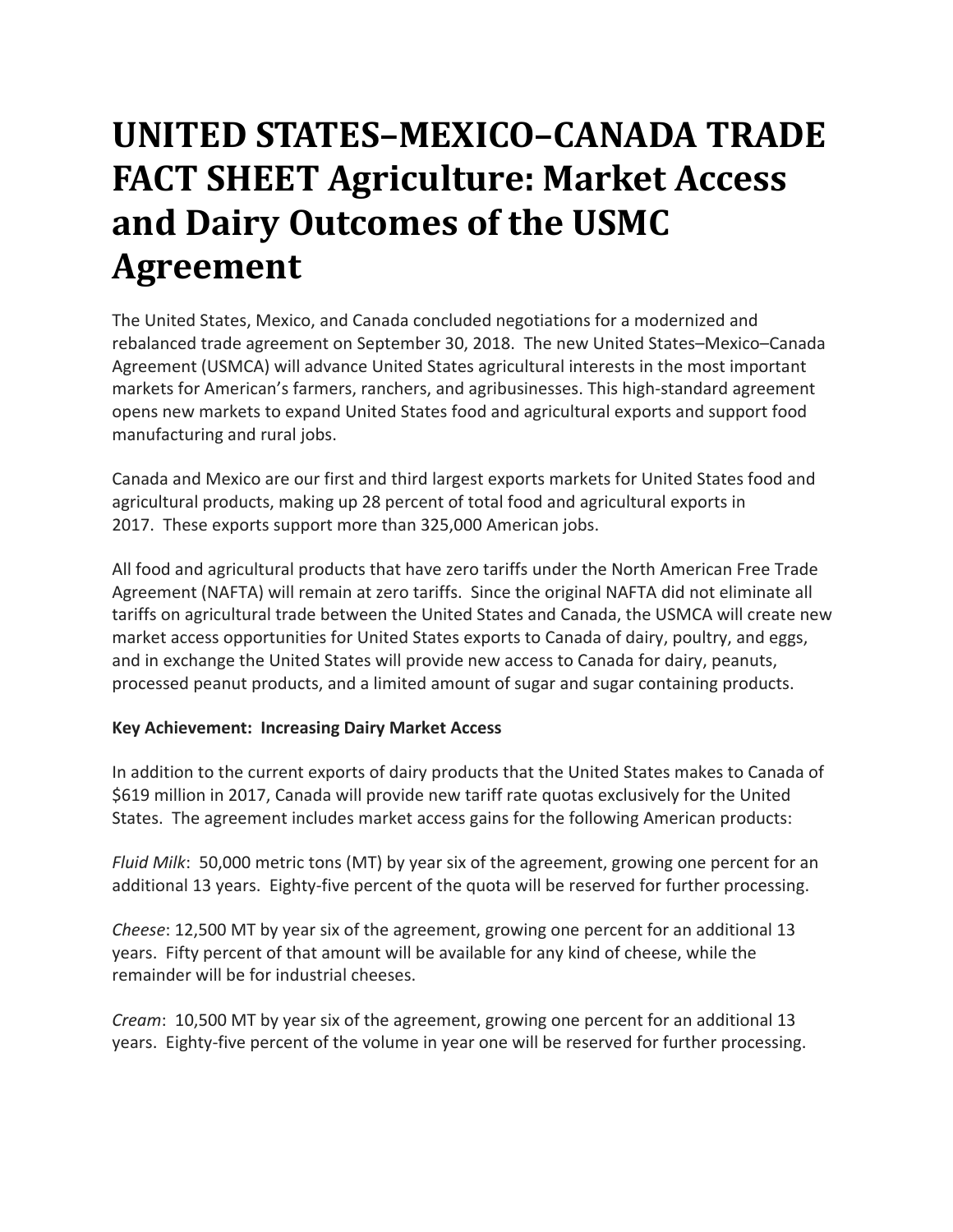*Skim Milk Powder*: 7,500 MT by year six of the agreement, growing one percent for an additional 13 years.

*Butter and Cream Powder:* 4,500 MT by year six of the agreement, growing one percent for an additional 13 years. Eighty-five percent of the volume in year one will be reserved for further processing, which will be reduced to 50 percent by year five.

*Concentrated and Condensed Milk*: 1,380 MT by year six of the agreement, growing one percent for an additional 13 years.

*Yogurt and Buttermilk:* 4,135 MT by year six of the agreement, growing one percent for an additional 13 years.

*Powdered Buttermilk*: 520 MT by year six of the agreement, growing one percent for an additional 13 years.

*Products of Natural Milk Constituents:* 2,760 MT by year six of the agreement, growing one percent for an additional 13 years.

*Ice Cream and Ice Cream Mixes:* 690 MT by year six of the agreement, growing one percent for an additional 13 years.

*Other Dairy*: 690 MT by year six of the agreement, growing one percent for an additional 13 years.

*Whey*: 4,134 MT by year six of the agreement, growing one percent for an additional 4 years. Whey will have its over quota tariff eliminated in 10 years.

*Margarine*: Tariff elimination in five years. The margarine rule of origin for use in trade between the United States and Canada will allow the use of non-originating palm oil in the manufacture of margarine.

The United States will provide reciprocal access on a ton-for-ton basis for imports of Canada dairy products through first-come, first-served tariff rate quotas.

## **Key Achievement: Canada's Milk Class Pricing System**

Six months after entry into force of the USMCA, Canada will eliminate milk price classes 6 and 7. Canada will ensure that the price for skim milk solids used to produce nonfat dry milk, milk protein concentrates, and infant formula will be set no lower than a level based on the United States price for nonfat dry milk. Canada has also committed to adopt measures designed to limit the impact of any surplus skim milk production on external markets. These measures include resumption of its program to use skim milk domestically as animal feed and a new commitment to cap its exports of skim milk powder, milk protein concentrates, and infant